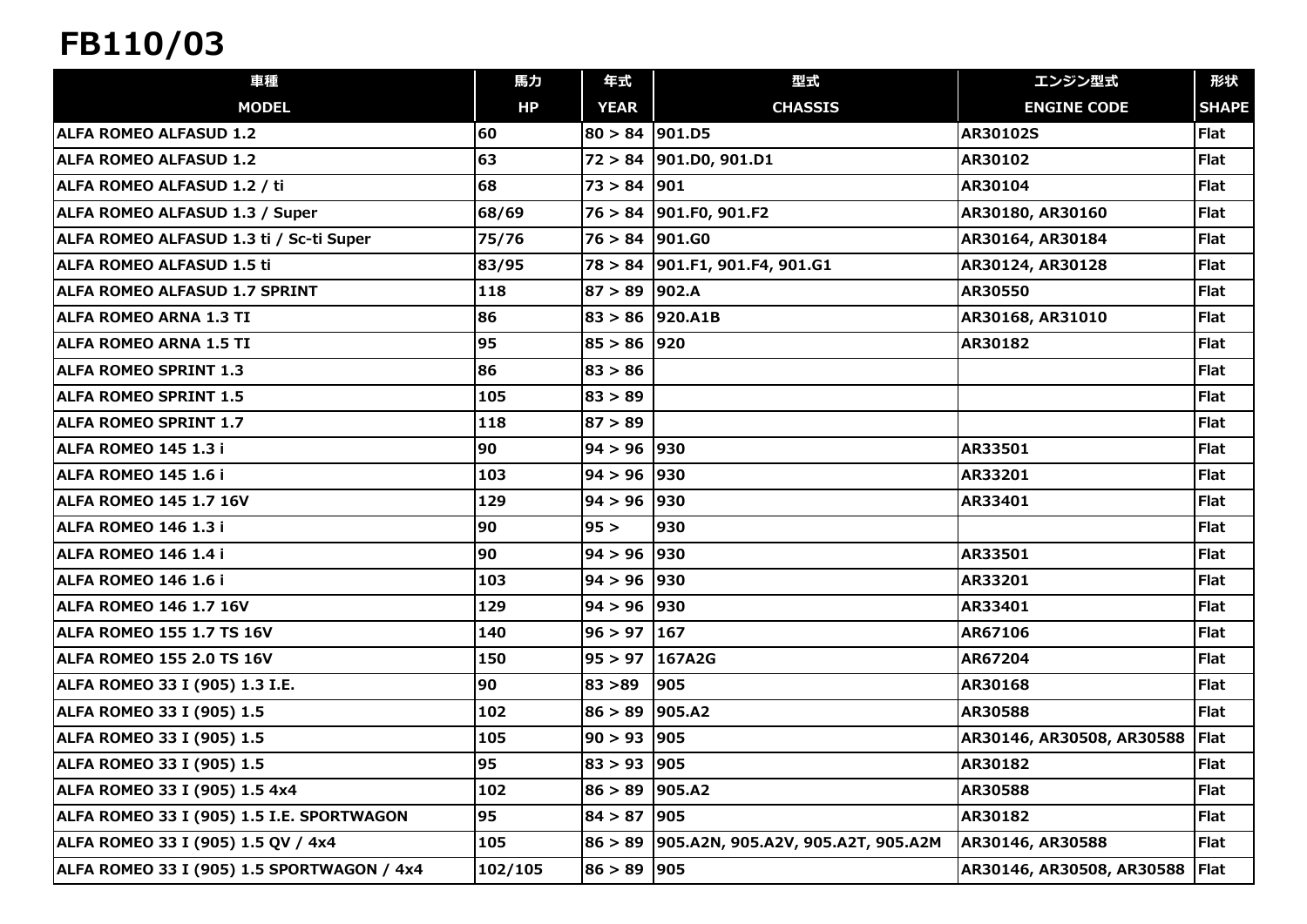## FB110/03

| 車種                                                      | 馬力         | 年式               | 型式                               | エンジン型式                | 形状           |
|---------------------------------------------------------|------------|------------------|----------------------------------|-----------------------|--------------|
| <b>MODEL</b>                                            | HP         | <b>YEAR</b>      | <b>CHASSIS</b>                   | <b>ENGINE CODE</b>    | <b>SHAPE</b> |
| <b>ALFA ROMEO 33 I (905) 1.7</b>                        | 118        | $86 > 89$ 905    |                                  | <b>AR30550</b>        | <b>Flat</b>  |
| ALFA ROMEO 33 I (905) 1.7                               | 129        | $86 > 89$ 905    |                                  | AR30550               | <b>Flat</b>  |
| ALFA ROMEO 33 I (905) 1.7 I.E. SPORTWAGON / 4x4         | 105        |                  | 88 > 89 905.A3D, 905.A2U         | AR30558               | <b>Flat</b>  |
| ALFA ROMEO 33 I (905) 1.7 QV                            | 114        | $88 > 89$ 905.A3 |                                  | AR30550               | <b>Flat</b>  |
| ALFA ROMEO 33 I (905) 1.7 SPORTWAGON                    | 118        | $88 > 89$ 905    |                                  | AR30550               | Flat         |
| ALFA ROMEO 33 I (905) 1.8 TD Giardinetta                | 84         | $86 > 90$ 905    |                                  | <b>VM82A</b>          | <b>Flat</b>  |
| ALFA ROMEO 33 I (905) 1.8 TD SPORTWAGON                 | 84         | $86 > 89$ 905    |                                  | <b>VM82A</b>          | <b>Flat</b>  |
| ALFA ROMEO 33 II (907) 1.4 I.E.                         | 90         |                  | $91 > 94$  907.A3A, 907.A3B      | AR30755               | <b>Flat</b>  |
| ALFA ROMEO 33 II (907) 1.4 I.E. SPORTWAGON / 4x4        | 88/90      |                  | $91 > 94$ 907.A3A, 907.A3B       | AR30753, AR30755      | <b>Flat</b>  |
| ALFA ROMEO 33 II (907) 1.5 I.E.                         | 101        | $90 > 91$ 907A2A |                                  | AR30750               | <b>Flat</b>  |
| ALFA ROMEO 33 II (907) 1.5 I.E.                         | 97         | $90 > 94$ 907A   |                                  | AR30751               | <b>Flat</b>  |
| ALFA ROMEO 33 II (907) 1.5 I.E. SPORTWAGON              | 97         | $90 > 94$ 907B   |                                  | AR30751               | <b>Flat</b>  |
| ALFA ROMEO 33 II (907) 1.7 16V                          | 129        |                  | $90 > 94$ 907.A1C                | AR30747               | <b>Flat</b>  |
| ALFA ROMEO 33 II (907) 1.7 16V                          | 132 / 137  |                  | $90 > 92$ 907.A1C                | AR30746, AR30747      | <b>Flat</b>  |
| ALFA ROMEO 33 II (907) 1.7 16V 4x4                      | 127/132/13 |                  | 90 > 94 907A1F, 907.A1G, 907.A1B | AR30746, AR30747      | <b>Flat</b>  |
| ALFA ROMEO 33 II (907) 1.7 16V SPORTWAGON / 4x4 129/132 |            |                  | $90 > 94$ 907.B1H, 907.B1G       | AR30747               | <b>Flat</b>  |
| ALFA ROMEO 33 II (907) 1.7 16V SPORTWAGON / 4x4         | 132/137    |                  | 90 > 92 907.B1H, 907.B1G         | AR30746, AR30747      | <b>Flat</b>  |
| ALFA ROMEO 33 II (907) 1.7 I.E.                         | 105        |                  | $92 > 94$ 907.A1A                | AR30737A              | <b>Flat</b>  |
| ALFA ROMEO 33 II (907) 1.7 I.E.                         | 107        |                  | $90 > 92$ 907.A1A                | AR30736, AR30737      | <b>Flat</b>  |
| ALFA ROMEO 33 II (907) 1.7 I.E. 4x4                     | 107        | $90 > 92$ 907A   |                                  | AR30736, AR30737      | <b>Flat</b>  |
| ALFA ROMEO 33 II (907) 1.7 I.E. SPORTWAGON              | 105        |                  | $92 > 94$ 907.B1A                | AR30737A              | <b>Flat</b>  |
| ALFA ROMEO 33 II (907) 1.7 I.E. SPORTWAGON / 4x4        | 107        |                  | $90 > 92$ 907.B1A, 907.B1E       | AR30736, AR30737      | <b>Flat</b>  |
| ALFA ROMEO 33 II (907) 1.8 TD                           | 84         | $90 > 94$ 907A5  |                                  | <b>VM96A</b>          | <b>Flat</b>  |
| LANCIA DELTA I 1.1                                      | 64         |                  | $86 > 90$ 831AB.015              | 831 B8.000            | <b>Flat</b>  |
| LANCIA DELTA I 1.3                                      | 75/79      |                  | 86 > 92 831AB.011                | 831 A2.000, 831 B.000 | <b>Flat</b>  |
| LANCIA DELTA I 1.6 GT                                   | 105        | 82 > 86 831AB    |                                  | 831 A4.000            | Flat         |
| LANCIA DELTA I 1.6 HF Turbo                             | 131        | $83 > 86$ 831AB  |                                  | 831 A7.000            | <b>Flat</b>  |
| LANCIA DELTA I 1.6 HF Turbo                             | 132        |                  | 87 > 89 831AB.020S               | 831 B7.046            | <b>Flat</b>  |
| LANCIA DELTA I 1.6 HF Turbo                             | 140        |                  | 86 > 88 831AB.020                | 831 B3.000            | <b>Flat</b>  |